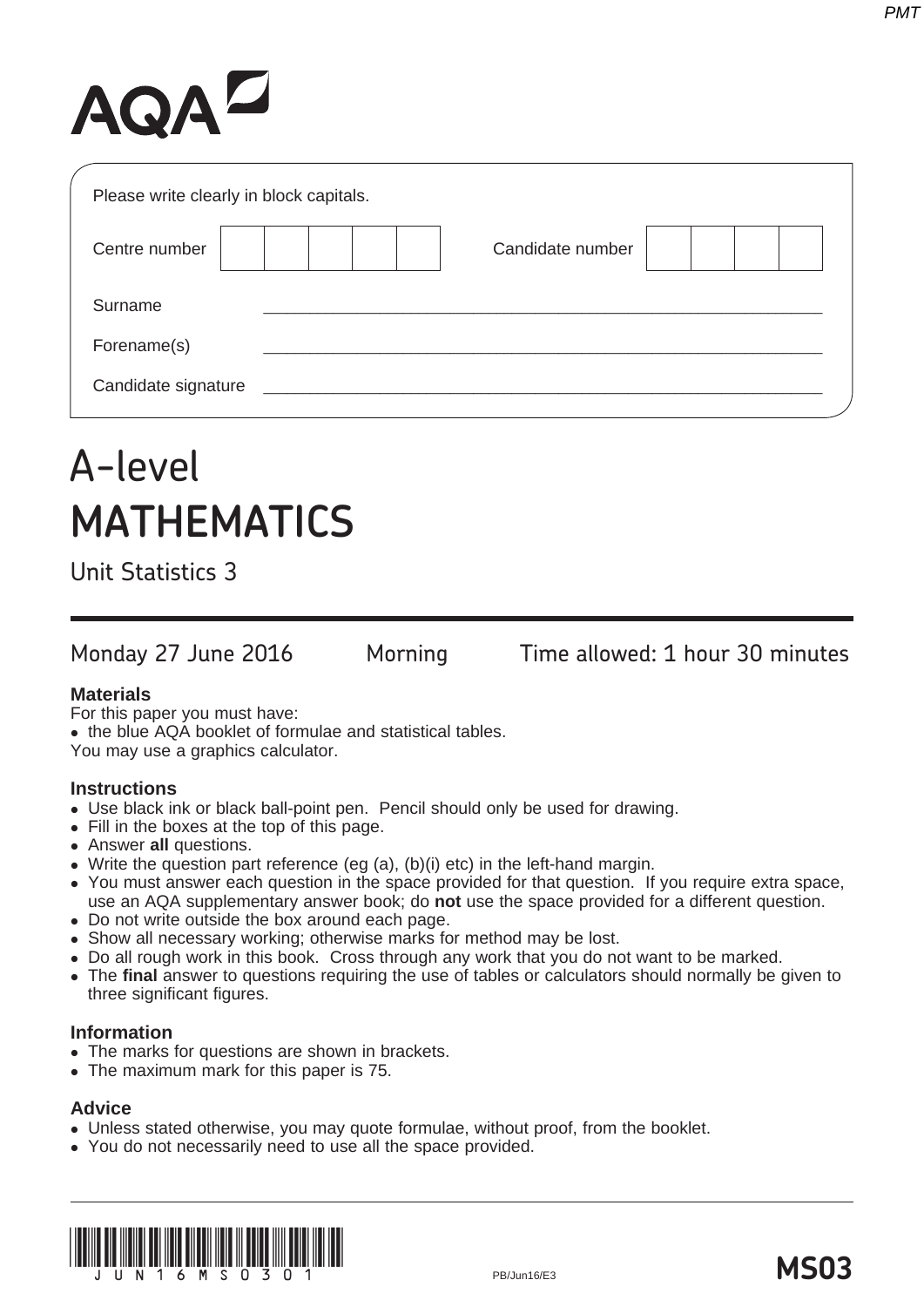| Do not write<br>outside the<br>box |
|------------------------------------|
|                                    |

|     | Answer all questions.                                                                                                                                                                            |
|-----|--------------------------------------------------------------------------------------------------------------------------------------------------------------------------------------------------|
|     | Answer each question in the space provided for that question.                                                                                                                                    |
|     | In advance of a referendum on independence, the regional assembly of an eastern<br>province of a particular country carried out an opinion poll to assess the strength of<br>the 'Yes' vote.     |
|     | Of the 480 men polled, 264 indicated that they intended to vote 'Yes', and of the<br>500 women polled, 220 indicated that they intended to vote 'Yes'.                                           |
| (a) | Construct an approximate 95% confidence interval for the difference between the<br>proportion of men who intend to vote 'Yes' and the proportion of women who intend to<br>vote 'Yes'.           |
|     | [6 marks]                                                                                                                                                                                        |
| (b) | Comment on a claim that, in the forthcoming referendum, the percentage of men<br>voting 'Yes' will exceed the percentage of women voting 'Yes' by at least 2.5 per cent.<br>Justify your answer. |
|     | [2 marks]                                                                                                                                                                                        |
|     |                                                                                                                                                                                                  |
|     |                                                                                                                                                                                                  |
|     |                                                                                                                                                                                                  |

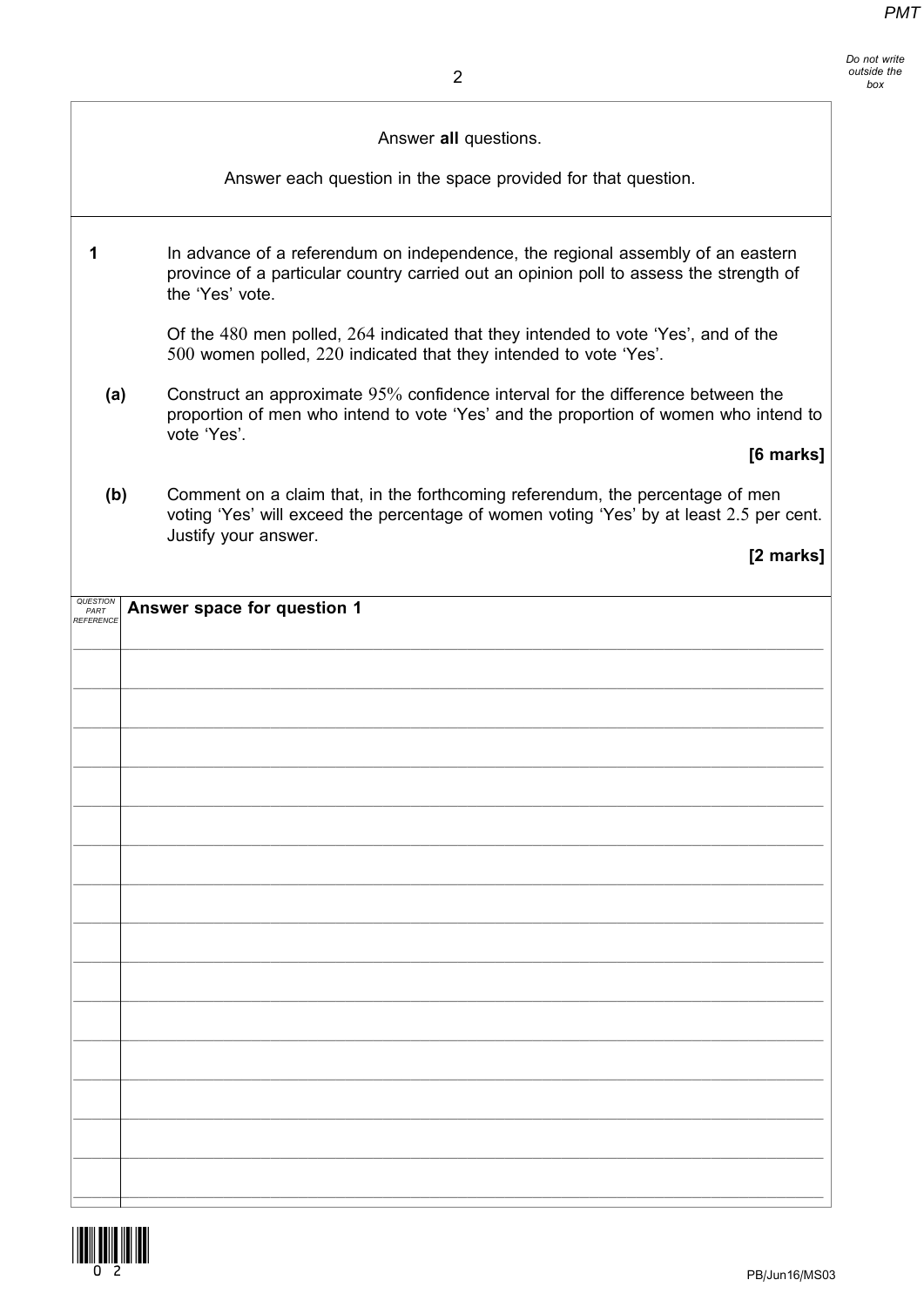Do not write<br>outside the<br>box

| <i>QUESTION<br/>PART<br/>REFERENCE</i> | Answer space for question 1 |
|----------------------------------------|-----------------------------|
|                                        |                             |
|                                        |                             |
|                                        |                             |
|                                        |                             |
|                                        |                             |
|                                        |                             |
|                                        |                             |
|                                        |                             |
|                                        |                             |
|                                        |                             |
|                                        |                             |
|                                        |                             |
|                                        |                             |
|                                        |                             |
|                                        |                             |
|                                        |                             |
|                                        |                             |
|                                        |                             |
|                                        |                             |
|                                        |                             |
|                                        |                             |
|                                        |                             |
|                                        |                             |
|                                        |                             |

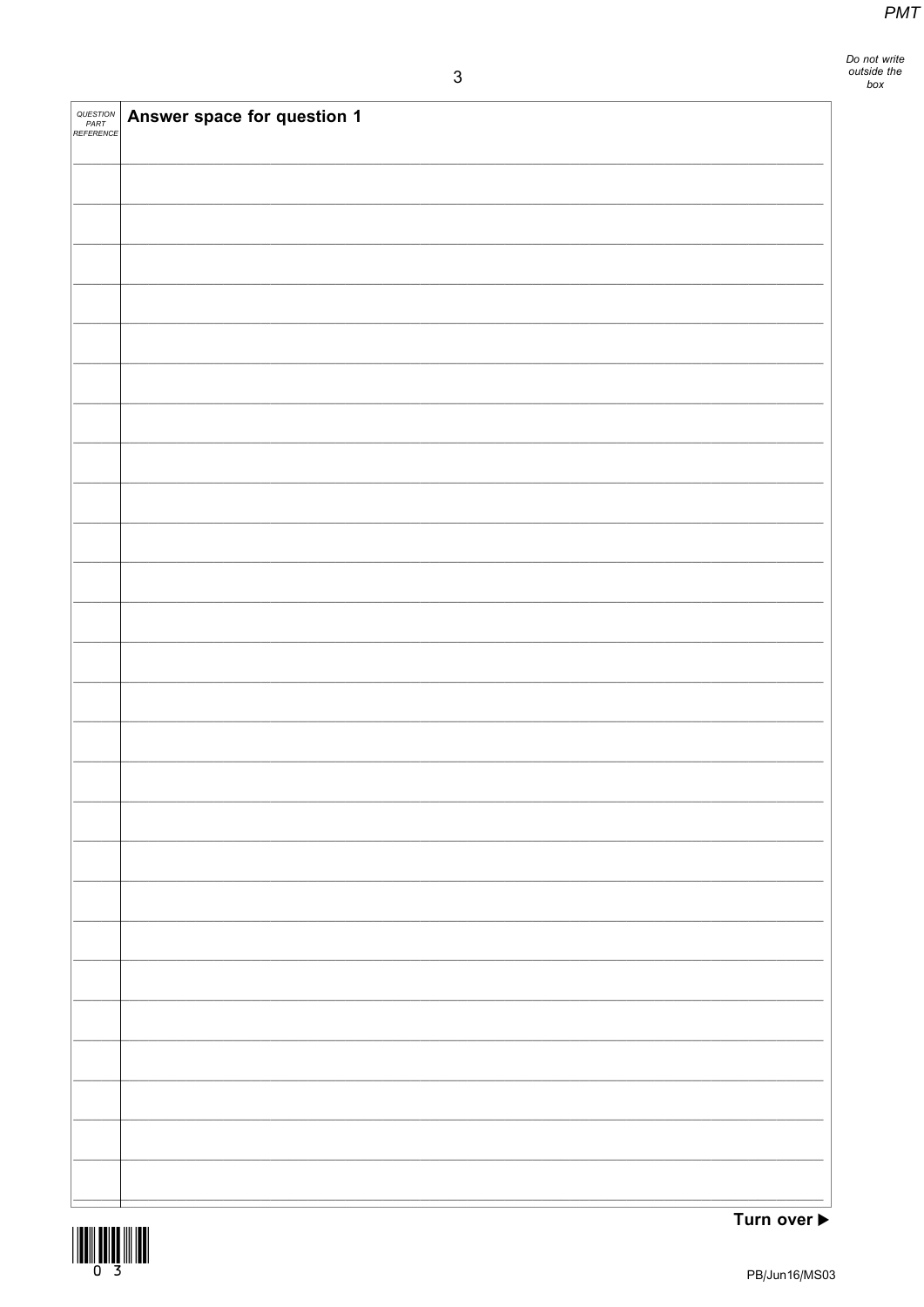- Do not write outside the box
- 2 A plane flies regularly between airports D and T with an intermediate stop at airport M. The time of the plane's departure from, or arrival at, each airport is classified as either early, on time, or late. On 90% of flights, the plane departs from D on time, and on 10% of flights, it departs from D late. Of those flights that depart from D on time, 65% then depart from M on time and 35% depart from M late. Of those flights that depart from D late, 15% then depart from M on time and 85% depart from M late. Any flight that departs from M on time has probability 0.25 of arriving at T early, probability 0.60 of arriving at T on time and probability 0.15 of arriving at T late. Any flight that departs from M late has probability 0.10 of arriving at T early, probability 0.20 of arriving at T on time and probability 0.70 of arriving at T late. (a) Represent this information by a tree diagram on which labels and percentages or probabilities are shown. [3 marks] (b) Hence, or otherwise, calculate the probability that the plane: (i) arrives at T on time; (ii) arrives at T on time, given that it departed from D on time; (iii) does not arrive at T late, given that it departed from D on time; (iv) does not arrive at T late, given that it departed from M on time. [8 marks] (c) Three independent flights of the plane depart from D on time. Calculate the probability that two flights arrive at T on time and that one flight arrives at T early. [4 marks] Answer space for question 2  $\_$  ,  $\_$  ,  $\_$  ,  $\_$  ,  $\_$  ,  $\_$  ,  $\_$  ,  $\_$  ,  $\_$  ,  $\_$  ,  $\_$  ,  $\_$  ,  $\_$  ,  $\_$  ,  $\_$  ,  $\_$  ,  $\_$  ,  $\_$  ,  $\_$  ,  $\_$  ,  $\_$  ,  $\_$  ,  $\_$  ,  $\_$  ,  $\_$  ,  $\_$  ,  $\_$  ,  $\_$  ,  $\_$  ,  $\_$  ,  $\_$  ,  $\_$  ,  $\_$  ,  $\_$  ,  $\_$  ,  $\_$  ,  $\_$  ,  $\_$  ,  $\_$  ,  $\_$  ,  $\_$  ,  $\_$  ,  $\_$  ,  $\_$  ,  $\_$  ,  $\_$  ,  $\_$  ,  $\_$  ,  $\_$  ,  $\_$  ,  $\_$  ,  $\_$  ,  $\_$  ,  $\_$  ,  $\_$  ,  $\_$  ,  $\_$  ,  $\_$  ,  $\_$  ,  $\_$  ,  $\_$  ,  $\_$  ,  $\_$  ,  $\_$  ,  $\_$  ,  $\_$  ,  $\_$  ,  $\_$  ,  $\_$  ,  $\_$  ,  $\_$  ,  $\_$  ,  $\_$  ,  $\_$  ,  $\mathcal{L}_\mathcal{L} = \mathcal{L}_\mathcal{L} = \mathcal{L}_\mathcal{L} = \mathcal{L}_\mathcal{L} = \mathcal{L}_\mathcal{L} = \mathcal{L}_\mathcal{L} = \mathcal{L}_\mathcal{L} = \mathcal{L}_\mathcal{L} = \mathcal{L}_\mathcal{L} = \mathcal{L}_\mathcal{L} = \mathcal{L}_\mathcal{L} = \mathcal{L}_\mathcal{L} = \mathcal{L}_\mathcal{L} = \mathcal{L}_\mathcal{L} = \mathcal{L}_\mathcal{L} = \mathcal{L}_\mathcal{L} = \mathcal{L}_\mathcal{L}$  $\mathcal{L}_\mathcal{L} = \mathcal{L}_\mathcal{L} = \mathcal{L}_\mathcal{L} = \mathcal{L}_\mathcal{L} = \mathcal{L}_\mathcal{L} = \mathcal{L}_\mathcal{L} = \mathcal{L}_\mathcal{L} = \mathcal{L}_\mathcal{L} = \mathcal{L}_\mathcal{L} = \mathcal{L}_\mathcal{L} = \mathcal{L}_\mathcal{L} = \mathcal{L}_\mathcal{L} = \mathcal{L}_\mathcal{L} = \mathcal{L}_\mathcal{L} = \mathcal{L}_\mathcal{L} = \mathcal{L}_\mathcal{L} = \mathcal{L}_\mathcal{L}$  $\mathcal{L}_\mathcal{L} = \mathcal{L}_\mathcal{L} = \mathcal{L}_\mathcal{L} = \mathcal{L}_\mathcal{L} = \mathcal{L}_\mathcal{L} = \mathcal{L}_\mathcal{L} = \mathcal{L}_\mathcal{L} = \mathcal{L}_\mathcal{L} = \mathcal{L}_\mathcal{L} = \mathcal{L}_\mathcal{L} = \mathcal{L}_\mathcal{L} = \mathcal{L}_\mathcal{L} = \mathcal{L}_\mathcal{L} = \mathcal{L}_\mathcal{L} = \mathcal{L}_\mathcal{L} = \mathcal{L}_\mathcal{L} = \mathcal{L}_\mathcal{L}$ QUESTION PART REFERENCE

 $\mathcal{L}_\mathcal{L} = \mathcal{L}_\mathcal{L} = \mathcal{L}_\mathcal{L} = \mathcal{L}_\mathcal{L} = \mathcal{L}_\mathcal{L} = \mathcal{L}_\mathcal{L} = \mathcal{L}_\mathcal{L} = \mathcal{L}_\mathcal{L} = \mathcal{L}_\mathcal{L} = \mathcal{L}_\mathcal{L} = \mathcal{L}_\mathcal{L} = \mathcal{L}_\mathcal{L} = \mathcal{L}_\mathcal{L} = \mathcal{L}_\mathcal{L} = \mathcal{L}_\mathcal{L} = \mathcal{L}_\mathcal{L} = \mathcal{L}_\mathcal{L}$ 

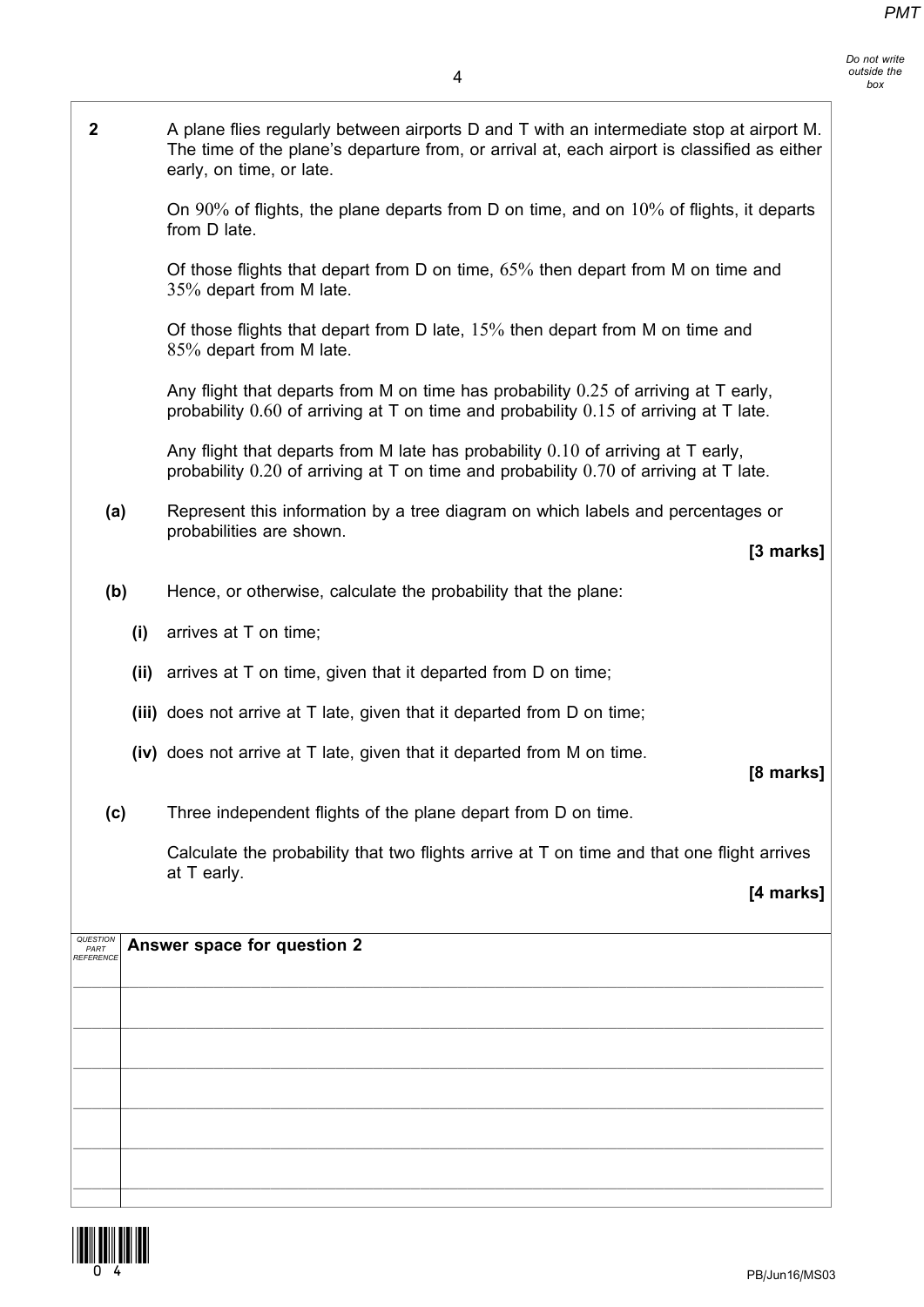Do not write<br>outside the<br>box

| <i>QUESTION<br/>PART<br/>REFERENCE</i> | Answer space for question 2 |
|----------------------------------------|-----------------------------|
|                                        |                             |
|                                        |                             |
|                                        |                             |
|                                        |                             |
|                                        |                             |
|                                        |                             |
|                                        |                             |
|                                        |                             |
|                                        |                             |
|                                        |                             |
|                                        |                             |
|                                        |                             |
|                                        |                             |
|                                        |                             |
|                                        |                             |
|                                        |                             |
|                                        |                             |
|                                        |                             |
|                                        |                             |
|                                        |                             |
|                                        |                             |
|                                        |                             |
|                                        |                             |



Turn over  $\blacktriangleright$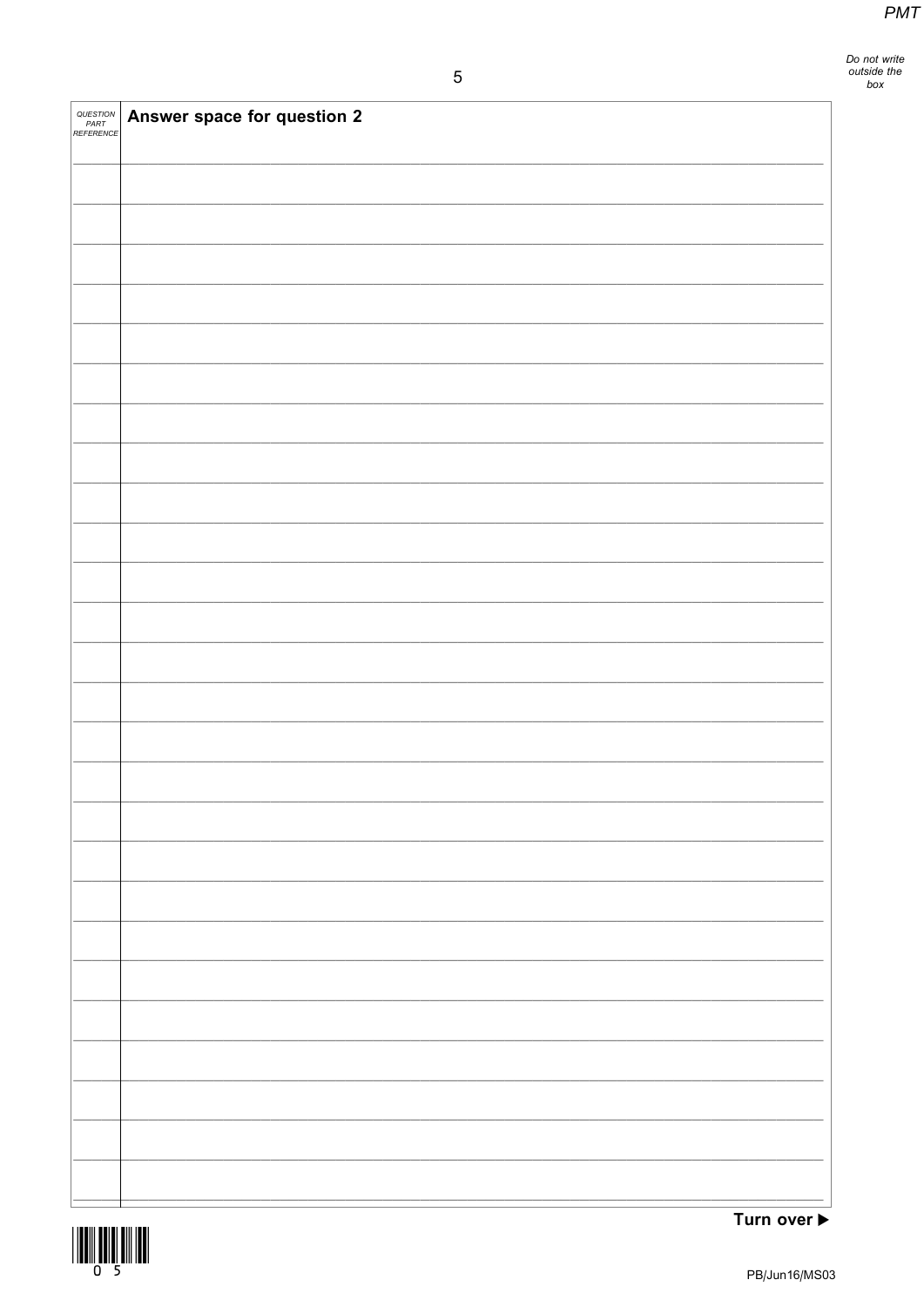| QUESTION<br>PART<br>REFERENCE | Answer space for question 2 |
|-------------------------------|-----------------------------|
|                               |                             |
|                               |                             |
|                               |                             |
|                               |                             |
|                               |                             |
|                               |                             |
|                               |                             |
|                               |                             |
|                               |                             |
|                               |                             |
|                               |                             |
|                               |                             |
|                               |                             |
|                               |                             |
|                               |                             |
|                               |                             |
|                               |                             |
|                               |                             |
|                               |                             |
|                               |                             |
|                               |                             |
|                               |                             |
|                               |                             |
|                               |                             |

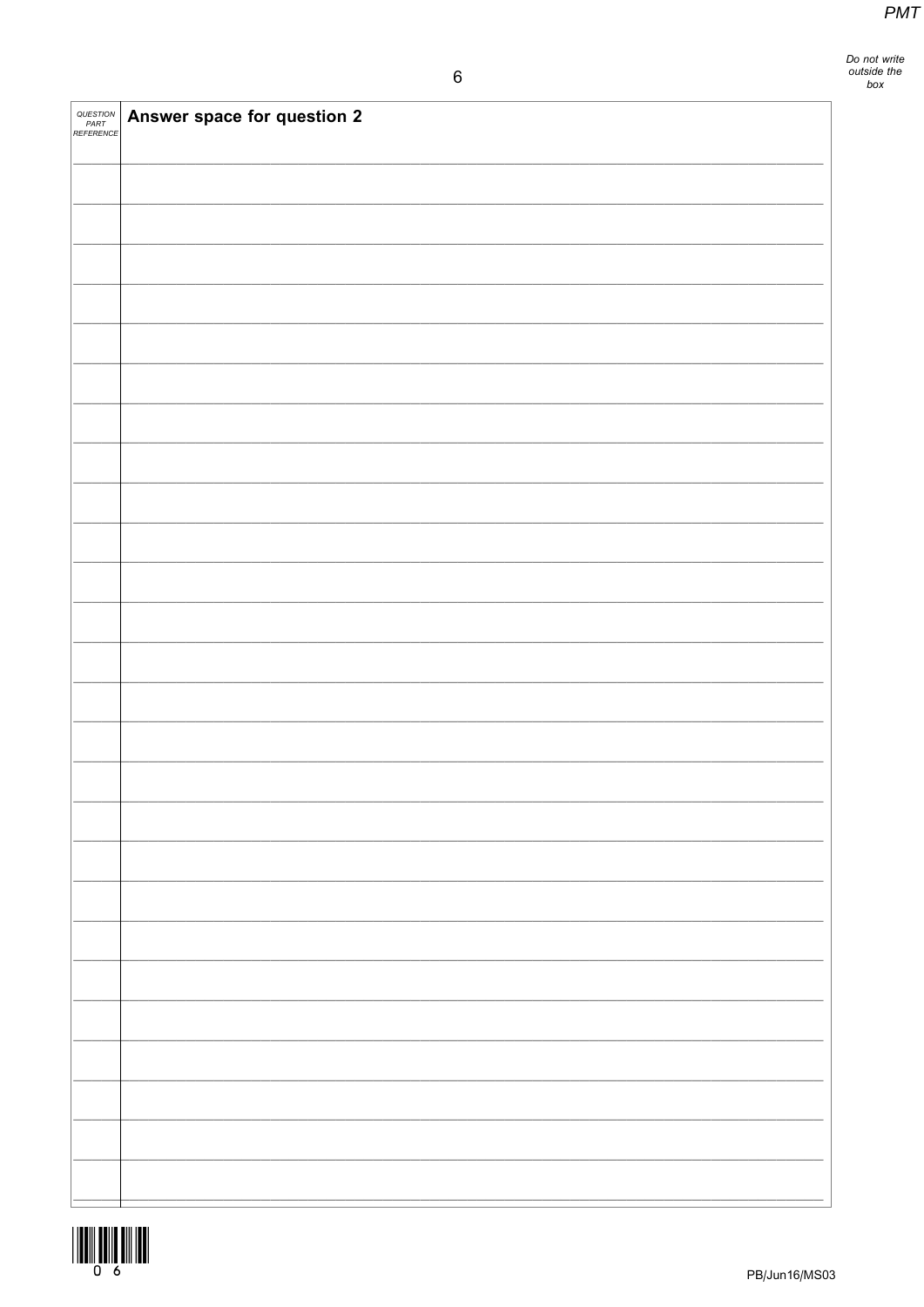Do not write<br>outside the<br>box

| QUESTION<br>PART<br>REFERENCE | Answer space for question 2 |
|-------------------------------|-----------------------------|
|                               |                             |
|                               |                             |
|                               |                             |
|                               |                             |
|                               |                             |
|                               |                             |
|                               |                             |
|                               |                             |
|                               |                             |
|                               |                             |
|                               |                             |
|                               |                             |
|                               |                             |
|                               |                             |
|                               |                             |
|                               |                             |
|                               |                             |
|                               |                             |
|                               |                             |
|                               |                             |
|                               |                             |
|                               |                             |
|                               |                             |
|                               |                             |



Turn over  $\blacktriangleright$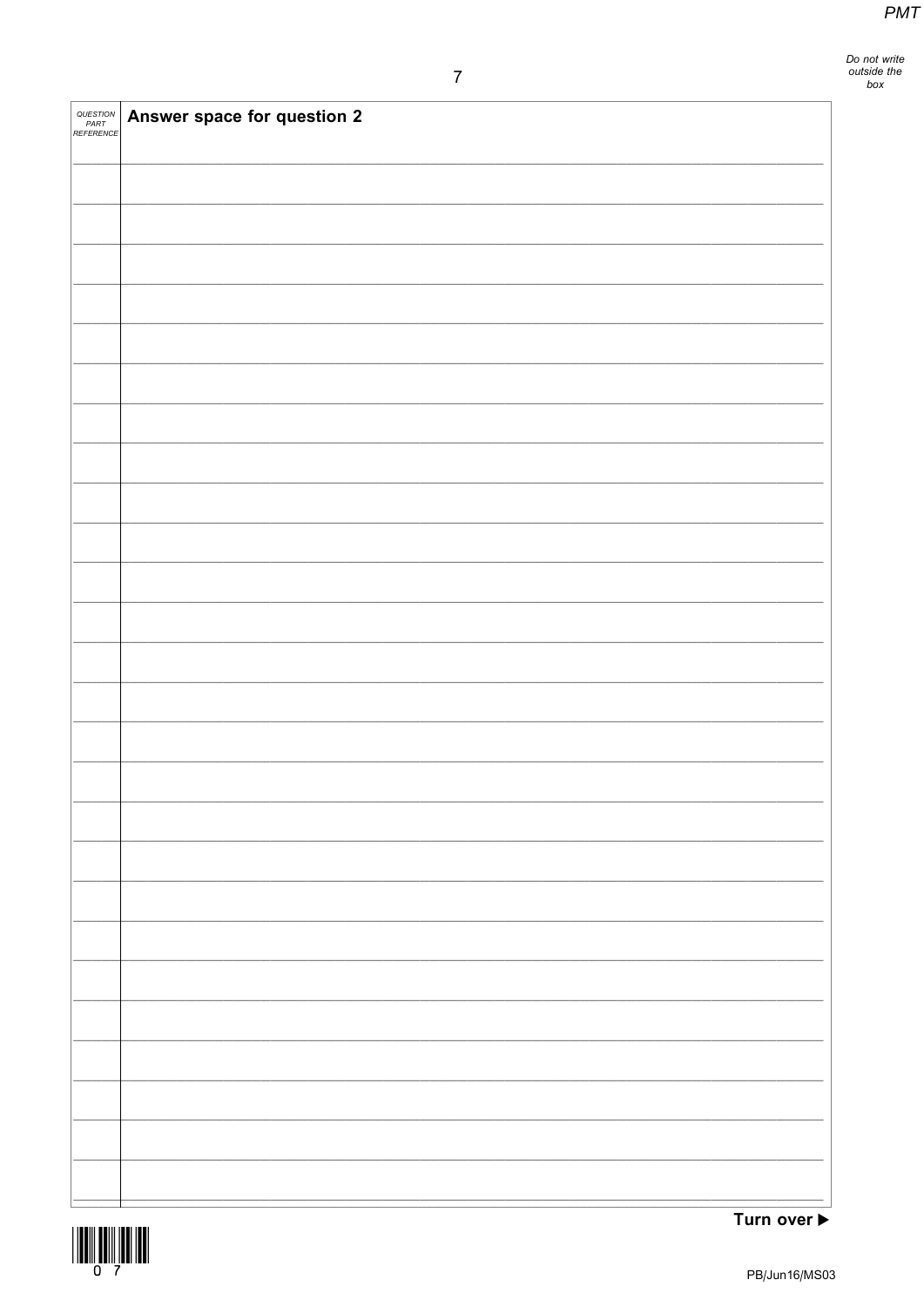3 Car parking in a market town's high street was, until 31 May 2014, limited to one hour free of charge between 8 am and 6 pm. Records show that, during a period of 30 days prior to this date, a total of 315 penalty tickets were issued. Car parking in the high street later became limited to thirty minutes free of charge between 8 am and 6 pm. A subsequent investigation revealed that, during a period of 60 days from 1 October 2014, a total of 747 penalty tickets were issued. The daily numbers of penalty tickets issued may be modelled by independent Poisson distributions with means  $\lambda_A$  until 31 May 2014 and  $\lambda_B$  from 1 October 2014. Investigate, at the 1% level of significance, a claim by traders on the high street that  $\lambda_{\rm B} > \lambda_{\rm A}$ . [7 marks] Answer space for question 3  $\mathcal{L}_\mathcal{L} = \mathcal{L}_\mathcal{L} = \mathcal{L}_\mathcal{L} = \mathcal{L}_\mathcal{L} = \mathcal{L}_\mathcal{L} = \mathcal{L}_\mathcal{L} = \mathcal{L}_\mathcal{L} = \mathcal{L}_\mathcal{L} = \mathcal{L}_\mathcal{L} = \mathcal{L}_\mathcal{L} = \mathcal{L}_\mathcal{L} = \mathcal{L}_\mathcal{L} = \mathcal{L}_\mathcal{L} = \mathcal{L}_\mathcal{L} = \mathcal{L}_\mathcal{L} = \mathcal{L}_\mathcal{L} = \mathcal{L}_\mathcal{L}$  $\mathcal{L}_\mathcal{L} = \mathcal{L}_\mathcal{L} = \mathcal{L}_\mathcal{L} = \mathcal{L}_\mathcal{L} = \mathcal{L}_\mathcal{L} = \mathcal{L}_\mathcal{L} = \mathcal{L}_\mathcal{L} = \mathcal{L}_\mathcal{L} = \mathcal{L}_\mathcal{L} = \mathcal{L}_\mathcal{L} = \mathcal{L}_\mathcal{L} = \mathcal{L}_\mathcal{L} = \mathcal{L}_\mathcal{L} = \mathcal{L}_\mathcal{L} = \mathcal{L}_\mathcal{L} = \mathcal{L}_\mathcal{L} = \mathcal{L}_\mathcal{L}$  $\_$  ,  $\_$  ,  $\_$  ,  $\_$  ,  $\_$  ,  $\_$  ,  $\_$  ,  $\_$  ,  $\_$  ,  $\_$  ,  $\_$  ,  $\_$  ,  $\_$  ,  $\_$  ,  $\_$  ,  $\_$  ,  $\_$  ,  $\_$  ,  $\_$  ,  $\_$  ,  $\_$  ,  $\_$  ,  $\_$  ,  $\_$  ,  $\_$  ,  $\_$  ,  $\_$  ,  $\_$  ,  $\_$  ,  $\_$  ,  $\_$  ,  $\_$  ,  $\_$  ,  $\_$  ,  $\_$  ,  $\_$  ,  $\_$  ,  $\_$  ,  $\_$  ,  $\_$  ,  $\_$  ,  $\_$  ,  $\_$  ,  $\_$  ,  $\_$  ,  $\_$  ,  $\_$  ,  $\_$  ,  $\_$  ,  $\_$  ,  $\_$  ,  $\_$  ,  $\_$  ,  $\_$  ,  $\_$  ,  $\_$  ,  $\_$  ,  $\_$  ,  $\_$  ,  $\_$  ,  $\_$  ,  $\_$  ,  $\_$  ,  $\_$  ,  $\_$  ,  $\_$  ,  $\_$  ,  $\_$  ,  $\_$  ,  $\_$  ,  $\_$  ,  $\_$  ,  $\_$  ,  $\_$  ,  $\mathcal{L}_\mathcal{L} = \mathcal{L}_\mathcal{L} = \mathcal{L}_\mathcal{L} = \mathcal{L}_\mathcal{L} = \mathcal{L}_\mathcal{L} = \mathcal{L}_\mathcal{L} = \mathcal{L}_\mathcal{L} = \mathcal{L}_\mathcal{L} = \mathcal{L}_\mathcal{L} = \mathcal{L}_\mathcal{L} = \mathcal{L}_\mathcal{L} = \mathcal{L}_\mathcal{L} = \mathcal{L}_\mathcal{L} = \mathcal{L}_\mathcal{L} = \mathcal{L}_\mathcal{L} = \mathcal{L}_\mathcal{L} = \mathcal{L}_\mathcal{L}$  $\_$  ,  $\_$  ,  $\_$  ,  $\_$  ,  $\_$  ,  $\_$  ,  $\_$  ,  $\_$  ,  $\_$  ,  $\_$  ,  $\_$  ,  $\_$  ,  $\_$  ,  $\_$  ,  $\_$  ,  $\_$  ,  $\_$  ,  $\_$  ,  $\_$  ,  $\_$  ,  $\_$  ,  $\_$  ,  $\_$  ,  $\_$  ,  $\_$  ,  $\_$  ,  $\_$  ,  $\_$  ,  $\_$  ,  $\_$  ,  $\_$  ,  $\_$  ,  $\_$  ,  $\_$  ,  $\_$  ,  $\_$  ,  $\_$  ,  $\_$  ,  $\_$  ,  $\_$  ,  $\_$  ,  $\_$  ,  $\_$  ,  $\_$  ,  $\_$  ,  $\_$  ,  $\_$  ,  $\_$  ,  $\_$  ,  $\_$  ,  $\_$  ,  $\_$  ,  $\_$  ,  $\_$  ,  $\_$  ,  $\_$  ,  $\_$  ,  $\_$  ,  $\_$  ,  $\_$  ,  $\_$  ,  $\_$  ,  $\_$  ,  $\_$  ,  $\_$  ,  $\_$  ,  $\_$  ,  $\_$  ,  $\_$  ,  $\_$  ,  $\_$  ,  $\_$  ,  $\_$  ,  $\_$  ,  $\_$  ,  $\_$  ,  $\_$  ,  $\_$  ,  $\_$  ,  $\_$  ,  $\_$  ,  $\_$  ,  $\_$  ,  $\_$  ,  $\_$  ,  $\_$  ,  $\_$  ,  $\_$  ,  $\_$  ,  $\_$  ,  $\_$  ,  $\_$  ,  $\_$  ,  $\_$  ,  $\_$  ,  $\_$  ,  $\_$  ,  $\_$  ,  $\_$  ,  $\_$  ,  $\_$  ,  $\_$  ,  $\_$  ,  $\_$  ,  $\_$  ,  $\_$  ,  $\_$  ,  $\_$  ,  $\_$  ,  $\_$  ,  $\_$  ,  $\_$  ,  $\_$  ,  $\_$  ,  $\_$  ,  $\_$  ,  $\_$  ,  $\_$  ,  $\_$  ,  $\_$  ,  $\_$  ,  $\_$  ,  $\_$  ,  $\_$  ,  $\_$  ,  $\_$  ,  $\_$  ,  $\_$  ,  $\_$  ,  $\_$  ,  $\_$  ,  $\_$  ,  $\_$  ,  $\_$  ,  $\_$  ,  $\_$  ,  $\_$  ,  $\_$  ,  $\_$  ,  $\_$  ,  $\_$  ,  $\_$  ,  $\_$  ,  $\_$  ,  $\_$  ,  $\_$  ,  $\_$  ,  $\_$  ,  $\mathcal{L}_\mathcal{L} = \mathcal{L}_\mathcal{L} = \mathcal{L}_\mathcal{L} = \mathcal{L}_\mathcal{L} = \mathcal{L}_\mathcal{L} = \mathcal{L}_\mathcal{L} = \mathcal{L}_\mathcal{L} = \mathcal{L}_\mathcal{L} = \mathcal{L}_\mathcal{L} = \mathcal{L}_\mathcal{L} = \mathcal{L}_\mathcal{L} = \mathcal{L}_\mathcal{L} = \mathcal{L}_\mathcal{L} = \mathcal{L}_\mathcal{L} = \mathcal{L}_\mathcal{L} = \mathcal{L}_\mathcal{L} = \mathcal{L}_\mathcal{L}$  $\mathcal{L}_\mathcal{L} = \mathcal{L}_\mathcal{L} = \mathcal{L}_\mathcal{L} = \mathcal{L}_\mathcal{L} = \mathcal{L}_\mathcal{L} = \mathcal{L}_\mathcal{L} = \mathcal{L}_\mathcal{L} = \mathcal{L}_\mathcal{L} = \mathcal{L}_\mathcal{L} = \mathcal{L}_\mathcal{L} = \mathcal{L}_\mathcal{L} = \mathcal{L}_\mathcal{L} = \mathcal{L}_\mathcal{L} = \mathcal{L}_\mathcal{L} = \mathcal{L}_\mathcal{L} = \mathcal{L}_\mathcal{L} = \mathcal{L}_\mathcal{L}$  $\mathcal{L}_\mathcal{L} = \mathcal{L}_\mathcal{L} = \mathcal{L}_\mathcal{L} = \mathcal{L}_\mathcal{L} = \mathcal{L}_\mathcal{L} = \mathcal{L}_\mathcal{L} = \mathcal{L}_\mathcal{L} = \mathcal{L}_\mathcal{L} = \mathcal{L}_\mathcal{L} = \mathcal{L}_\mathcal{L} = \mathcal{L}_\mathcal{L} = \mathcal{L}_\mathcal{L} = \mathcal{L}_\mathcal{L} = \mathcal{L}_\mathcal{L} = \mathcal{L}_\mathcal{L} = \mathcal{L}_\mathcal{L} = \mathcal{L}_\mathcal{L}$  $\mathcal{L}_\mathcal{L} = \mathcal{L}_\mathcal{L} = \mathcal{L}_\mathcal{L} = \mathcal{L}_\mathcal{L} = \mathcal{L}_\mathcal{L} = \mathcal{L}_\mathcal{L} = \mathcal{L}_\mathcal{L} = \mathcal{L}_\mathcal{L} = \mathcal{L}_\mathcal{L} = \mathcal{L}_\mathcal{L} = \mathcal{L}_\mathcal{L} = \mathcal{L}_\mathcal{L} = \mathcal{L}_\mathcal{L} = \mathcal{L}_\mathcal{L} = \mathcal{L}_\mathcal{L} = \mathcal{L}_\mathcal{L} = \mathcal{L}_\mathcal{L}$  $\mathcal{L}_\mathcal{L} = \mathcal{L}_\mathcal{L} = \mathcal{L}_\mathcal{L} = \mathcal{L}_\mathcal{L} = \mathcal{L}_\mathcal{L} = \mathcal{L}_\mathcal{L} = \mathcal{L}_\mathcal{L} = \mathcal{L}_\mathcal{L} = \mathcal{L}_\mathcal{L} = \mathcal{L}_\mathcal{L} = \mathcal{L}_\mathcal{L} = \mathcal{L}_\mathcal{L} = \mathcal{L}_\mathcal{L} = \mathcal{L}_\mathcal{L} = \mathcal{L}_\mathcal{L} = \mathcal{L}_\mathcal{L} = \mathcal{L}_\mathcal{L}$  $\mathcal{L}_\mathcal{L} = \mathcal{L}_\mathcal{L} = \mathcal{L}_\mathcal{L} = \mathcal{L}_\mathcal{L} = \mathcal{L}_\mathcal{L} = \mathcal{L}_\mathcal{L} = \mathcal{L}_\mathcal{L} = \mathcal{L}_\mathcal{L} = \mathcal{L}_\mathcal{L} = \mathcal{L}_\mathcal{L} = \mathcal{L}_\mathcal{L} = \mathcal{L}_\mathcal{L} = \mathcal{L}_\mathcal{L} = \mathcal{L}_\mathcal{L} = \mathcal{L}_\mathcal{L} = \mathcal{L}_\mathcal{L} = \mathcal{L}_\mathcal{L}$  $\mathcal{L}_\mathcal{L} = \mathcal{L}_\mathcal{L} = \mathcal{L}_\mathcal{L} = \mathcal{L}_\mathcal{L} = \mathcal{L}_\mathcal{L} = \mathcal{L}_\mathcal{L} = \mathcal{L}_\mathcal{L} = \mathcal{L}_\mathcal{L} = \mathcal{L}_\mathcal{L} = \mathcal{L}_\mathcal{L} = \mathcal{L}_\mathcal{L} = \mathcal{L}_\mathcal{L} = \mathcal{L}_\mathcal{L} = \mathcal{L}_\mathcal{L} = \mathcal{L}_\mathcal{L} = \mathcal{L}_\mathcal{L} = \mathcal{L}_\mathcal{L}$  $\mathcal{L}_\mathcal{L} = \mathcal{L}_\mathcal{L} = \mathcal{L}_\mathcal{L} = \mathcal{L}_\mathcal{L} = \mathcal{L}_\mathcal{L} = \mathcal{L}_\mathcal{L} = \mathcal{L}_\mathcal{L} = \mathcal{L}_\mathcal{L} = \mathcal{L}_\mathcal{L} = \mathcal{L}_\mathcal{L} = \mathcal{L}_\mathcal{L} = \mathcal{L}_\mathcal{L} = \mathcal{L}_\mathcal{L} = \mathcal{L}_\mathcal{L} = \mathcal{L}_\mathcal{L} = \mathcal{L}_\mathcal{L} = \mathcal{L}_\mathcal{L}$  $\mathcal{L}_\mathcal{L} = \mathcal{L}_\mathcal{L} = \mathcal{L}_\mathcal{L} = \mathcal{L}_\mathcal{L} = \mathcal{L}_\mathcal{L} = \mathcal{L}_\mathcal{L} = \mathcal{L}_\mathcal{L} = \mathcal{L}_\mathcal{L} = \mathcal{L}_\mathcal{L} = \mathcal{L}_\mathcal{L} = \mathcal{L}_\mathcal{L} = \mathcal{L}_\mathcal{L} = \mathcal{L}_\mathcal{L} = \mathcal{L}_\mathcal{L} = \mathcal{L}_\mathcal{L} = \mathcal{L}_\mathcal{L} = \mathcal{L}_\mathcal{L}$  $\mathcal{L}_\mathcal{L} = \mathcal{L}_\mathcal{L} = \mathcal{L}_\mathcal{L} = \mathcal{L}_\mathcal{L} = \mathcal{L}_\mathcal{L} = \mathcal{L}_\mathcal{L} = \mathcal{L}_\mathcal{L} = \mathcal{L}_\mathcal{L} = \mathcal{L}_\mathcal{L} = \mathcal{L}_\mathcal{L} = \mathcal{L}_\mathcal{L} = \mathcal{L}_\mathcal{L} = \mathcal{L}_\mathcal{L} = \mathcal{L}_\mathcal{L} = \mathcal{L}_\mathcal{L} = \mathcal{L}_\mathcal{L} = \mathcal{L}_\mathcal{L}$ **QUESTION** PART REFERENCE

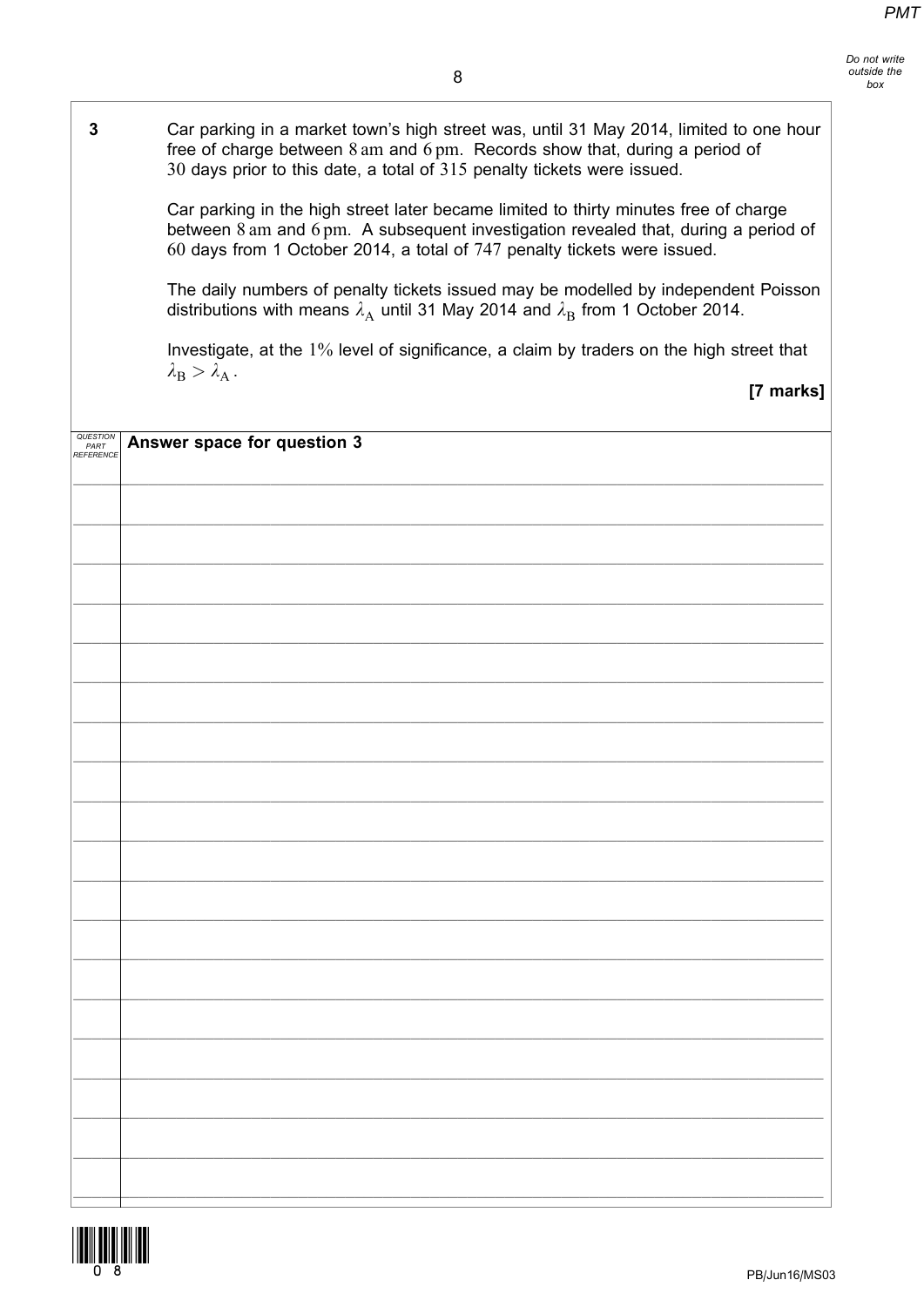Do not write<br>outside the<br>box

| QUESTION<br>PART<br>REFERENCE | Answer space for question 3 |
|-------------------------------|-----------------------------|
|                               |                             |
|                               |                             |
|                               |                             |
|                               |                             |
|                               |                             |
|                               |                             |
|                               |                             |
|                               |                             |
|                               |                             |
|                               |                             |
|                               |                             |
|                               |                             |
|                               |                             |
|                               |                             |
|                               |                             |
|                               |                             |
|                               |                             |
|                               |                             |
|                               |                             |
|                               |                             |
|                               |                             |
|                               |                             |
|                               |                             |
|                               |                             |

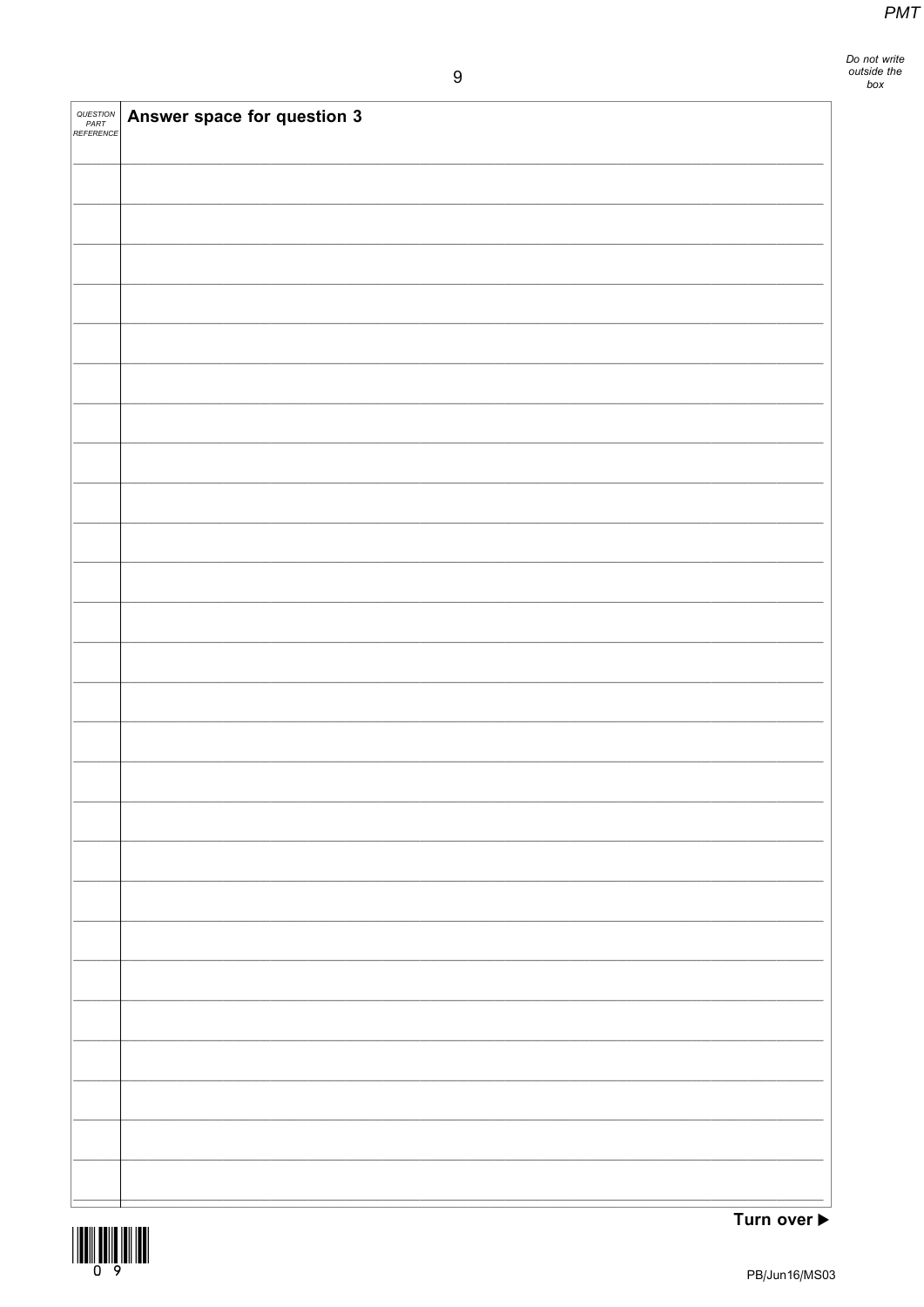Do not write outside the box

4 Ben is a fencing contractor who is often required to repair a garden fence by replacing a broken post between fence panels, as illustrated. Broken post Fence panel Fence panel

The tasks involved are as follows.

- $U$ : detach the two fence panels from the broken post
- $V$ : remove the broken post
- $W$ : insert a new post
- $X$ : attach the two fence panels to the new post

The mean and the standard deviation of the time, in minutes, for each of these tasks are shown in the table.

**Ground** 

| <b>Task</b>      | <b>Mean</b> | <b>Standard</b><br>deviation |
|------------------|-------------|------------------------------|
| $\bm{U}$         | 15          |                              |
|                  | 40          | 15                           |
| W                | 75          | 20                           |
| $\boldsymbol{X}$ | 20          | 10                           |

The random variables  $U, V, W$  and  $X$  are pairwise independent, except for  $V$  and  $W$ for which  $\rho_{VW} = 0.25$ .

- (a) Determine values for the mean and the variance of:
	- (i)  $R = U + X$ ;
	- (iii)  $F = V + W$ :
	- (iii)  $T = R + F$ ;
	- (iv)  $D = W V$ .

[8 marks]

- (b) Assuming that each of R, F, T and D is approximately normally distributed, determine the probability that:
	- (i) the total time taken by Ben to repair a garden fence is less than 3 hours;
	- (ii) the time taken by Ben to insert a new post is at least 1 hour more than the time taken by him to remove the broken post.

[5 marks]

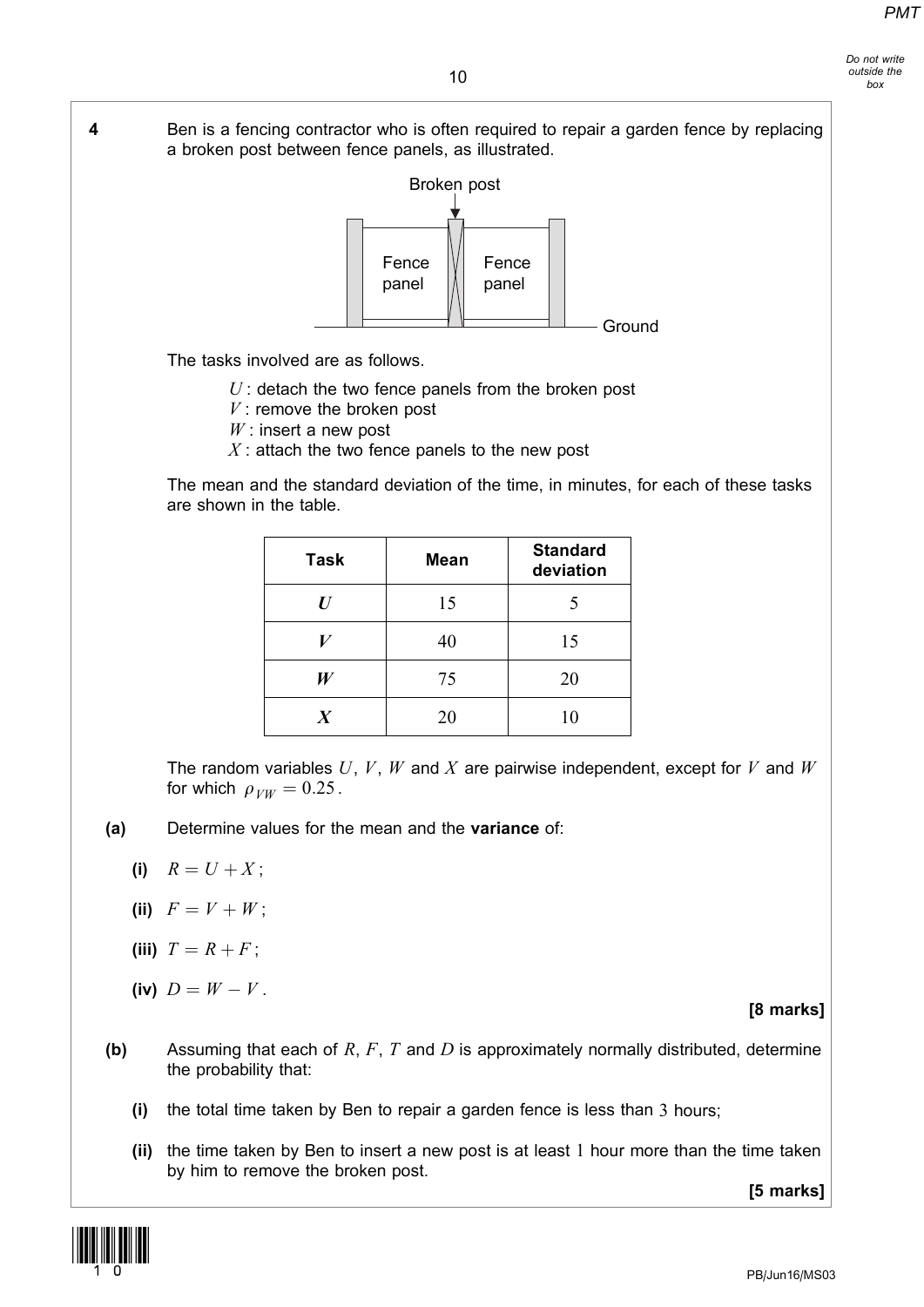Do not write<br>outside the<br>box

| QUESTION<br>PART<br>REFERENCE | Answer space for question 4 |
|-------------------------------|-----------------------------|
|                               |                             |
|                               |                             |
|                               |                             |
|                               |                             |
|                               |                             |
|                               |                             |
|                               |                             |
|                               |                             |
|                               |                             |
|                               |                             |
|                               |                             |
|                               |                             |
|                               |                             |
|                               |                             |
|                               |                             |
|                               |                             |
|                               |                             |
|                               |                             |
|                               |                             |
|                               |                             |
|                               |                             |
|                               |                             |
|                               |                             |

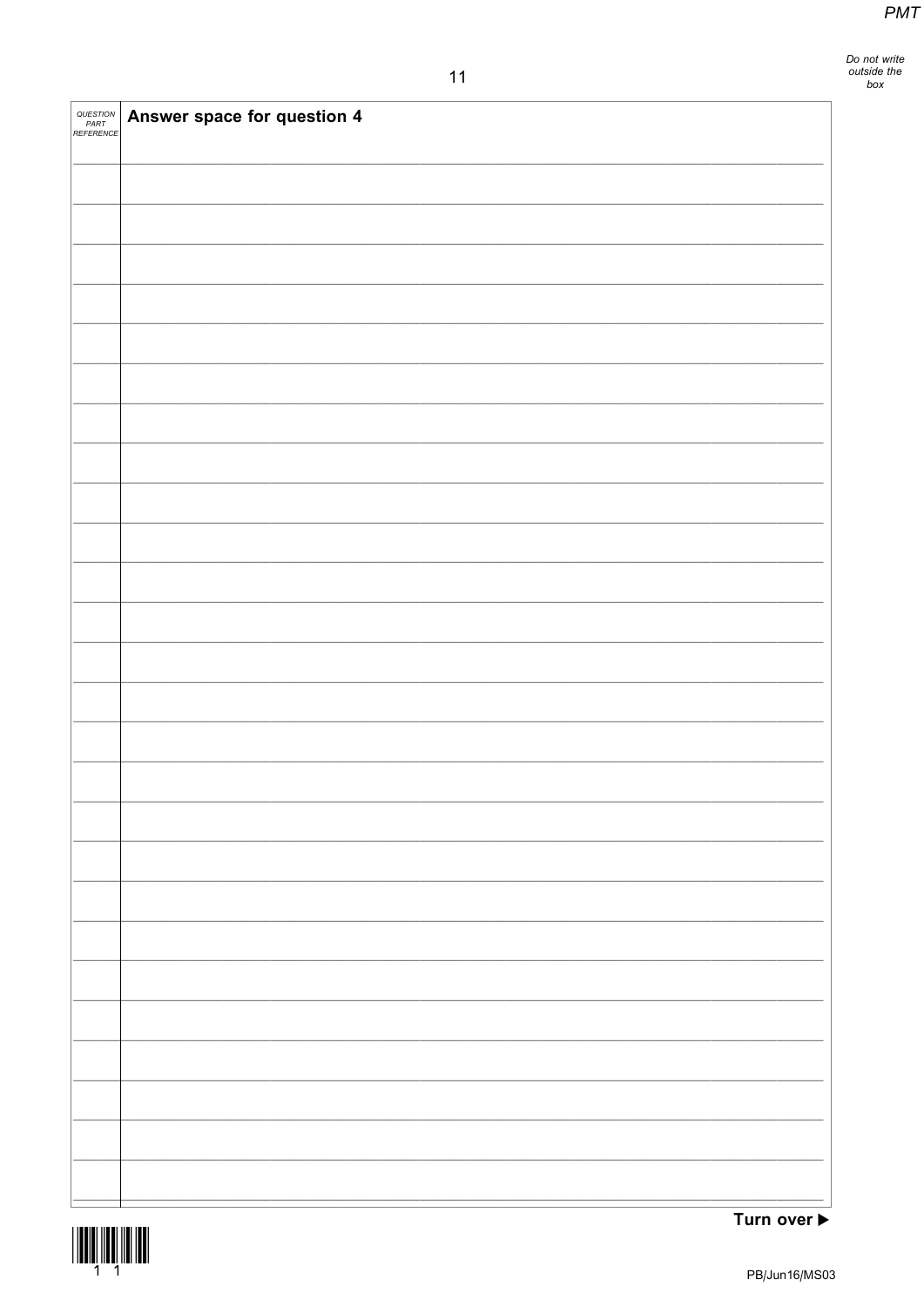| <i>QUESTION<br/>PART<br/>REFERENCE</i> | Answer space for question 4 |
|----------------------------------------|-----------------------------|
|                                        |                             |
|                                        |                             |
|                                        |                             |
|                                        |                             |
|                                        |                             |
|                                        |                             |
|                                        |                             |
|                                        |                             |
|                                        |                             |
|                                        |                             |
|                                        |                             |
|                                        |                             |
|                                        |                             |
|                                        |                             |
|                                        |                             |
|                                        |                             |
|                                        |                             |
|                                        |                             |
|                                        |                             |
|                                        |                             |
|                                        |                             |
|                                        |                             |
|                                        |                             |
|                                        |                             |

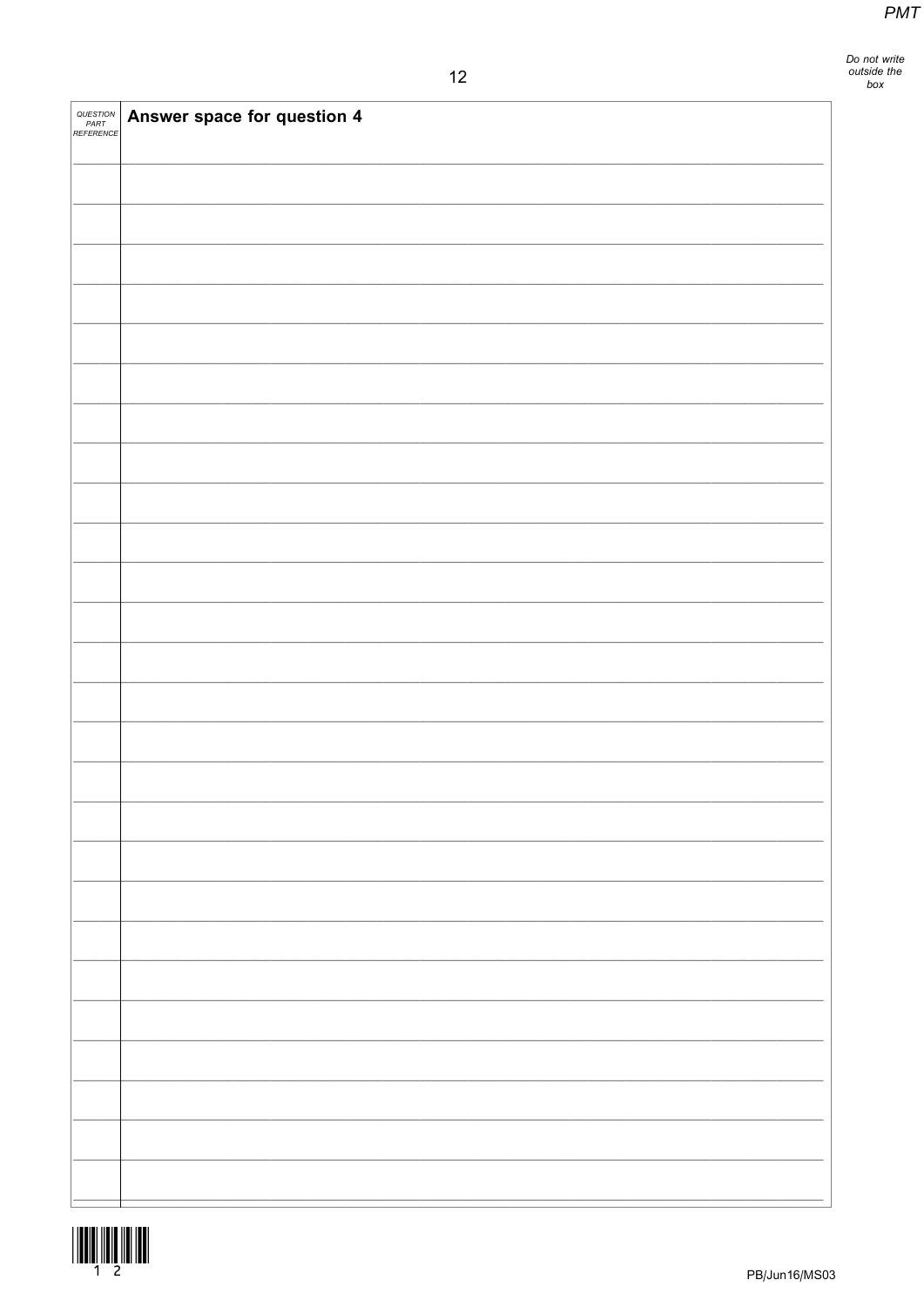| <i>QUESTION<br/>PART<br/>REFERENCE</i> | Answer space for question 4 |
|----------------------------------------|-----------------------------|
|                                        |                             |
|                                        |                             |
|                                        |                             |
|                                        |                             |
|                                        |                             |
|                                        |                             |
|                                        |                             |
|                                        |                             |
|                                        |                             |
|                                        |                             |
|                                        |                             |
|                                        |                             |
|                                        |                             |
|                                        |                             |
|                                        |                             |
|                                        |                             |
|                                        |                             |
|                                        |                             |
|                                        |                             |
|                                        |                             |
|                                        |                             |
|                                        |                             |
|                                        |                             |

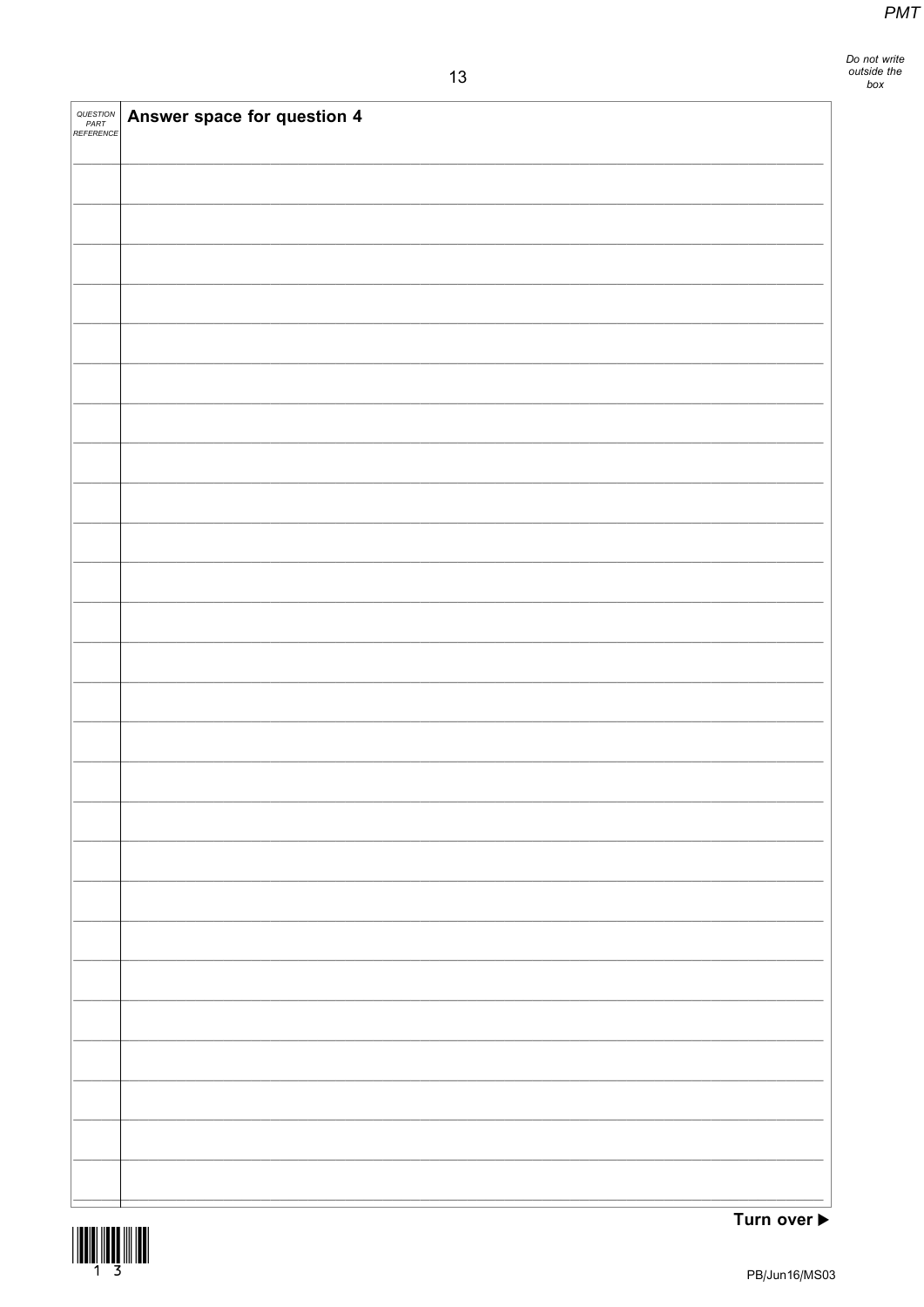٦

| 5(a)              | The random variable X, which has distribution $N(\mu_X, \sigma^2)$ , is independent of the<br>random variable Y, which has distribution $N(\mu_Y, \sigma^2)$ .             |
|-------------------|----------------------------------------------------------------------------------------------------------------------------------------------------------------------------|
|                   | In order to test $H_0: \mu_X = 1.5 \mu_Y$ , samples of size <i>n</i> are taken on each of X and Y<br>and the random variable $\overline{D}$ is defined as                  |
|                   | $\overline{D} = \overline{X} - 1.5\overline{Y}$                                                                                                                            |
|                   | State the distribution of $\overline{D}$ assuming that H <sub>0</sub> is true.<br>[4 marks]                                                                                |
| (b)               | A machine that fills bags with rice delivers weights that are normally distributed with a<br>standard deviation of 4.5 grams.                                              |
|                   | The machine fills two sizes of bags: large and extra-large.                                                                                                                |
|                   | The mean weight of rice in a random sample of $50$ large bags is $1509$ grams.                                                                                             |
|                   | The mean weight of rice in an independent random sample of 50 extra-large bags is<br>$2261$ grams.                                                                         |
|                   | Test, at the 5% level of significance, the claim that, on average, the rice in an<br>extra-large bag is $1\frac{1}{2}$ times as heavy as that in a large bag.<br>[6 marks] |
| PART<br>REFERENCE | Answer space for question 5                                                                                                                                                |
|                   |                                                                                                                                                                            |
|                   |                                                                                                                                                                            |
|                   |                                                                                                                                                                            |
|                   |                                                                                                                                                                            |
|                   |                                                                                                                                                                            |
|                   |                                                                                                                                                                            |
|                   |                                                                                                                                                                            |
|                   |                                                                                                                                                                            |
|                   |                                                                                                                                                                            |
|                   |                                                                                                                                                                            |
|                   |                                                                                                                                                                            |
|                   |                                                                                                                                                                            |
|                   |                                                                                                                                                                            |
|                   |                                                                                                                                                                            |



 $\mathsf{I}$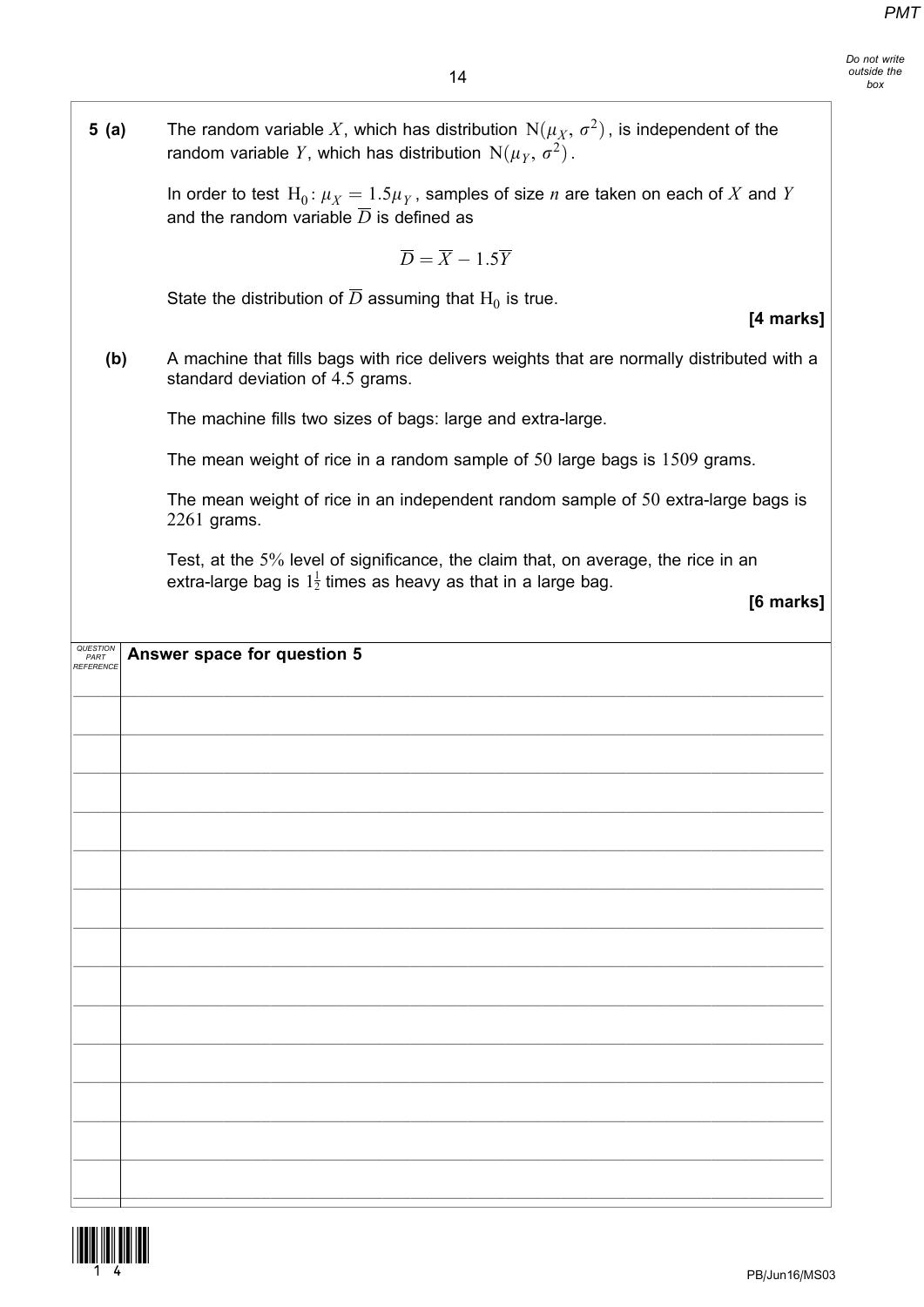Do not write<br>outside the<br>box

| <i>QUESTION<br/>PART<br/>REFERENCE</i> | Answer space for question 5 |
|----------------------------------------|-----------------------------|
|                                        |                             |
|                                        |                             |
|                                        |                             |
|                                        |                             |
|                                        |                             |
|                                        |                             |
|                                        |                             |
|                                        |                             |
|                                        |                             |
|                                        |                             |
|                                        |                             |
|                                        |                             |
|                                        |                             |
|                                        |                             |
|                                        |                             |
|                                        |                             |
|                                        |                             |
|                                        |                             |
|                                        |                             |
|                                        |                             |
|                                        |                             |
|                                        |                             |

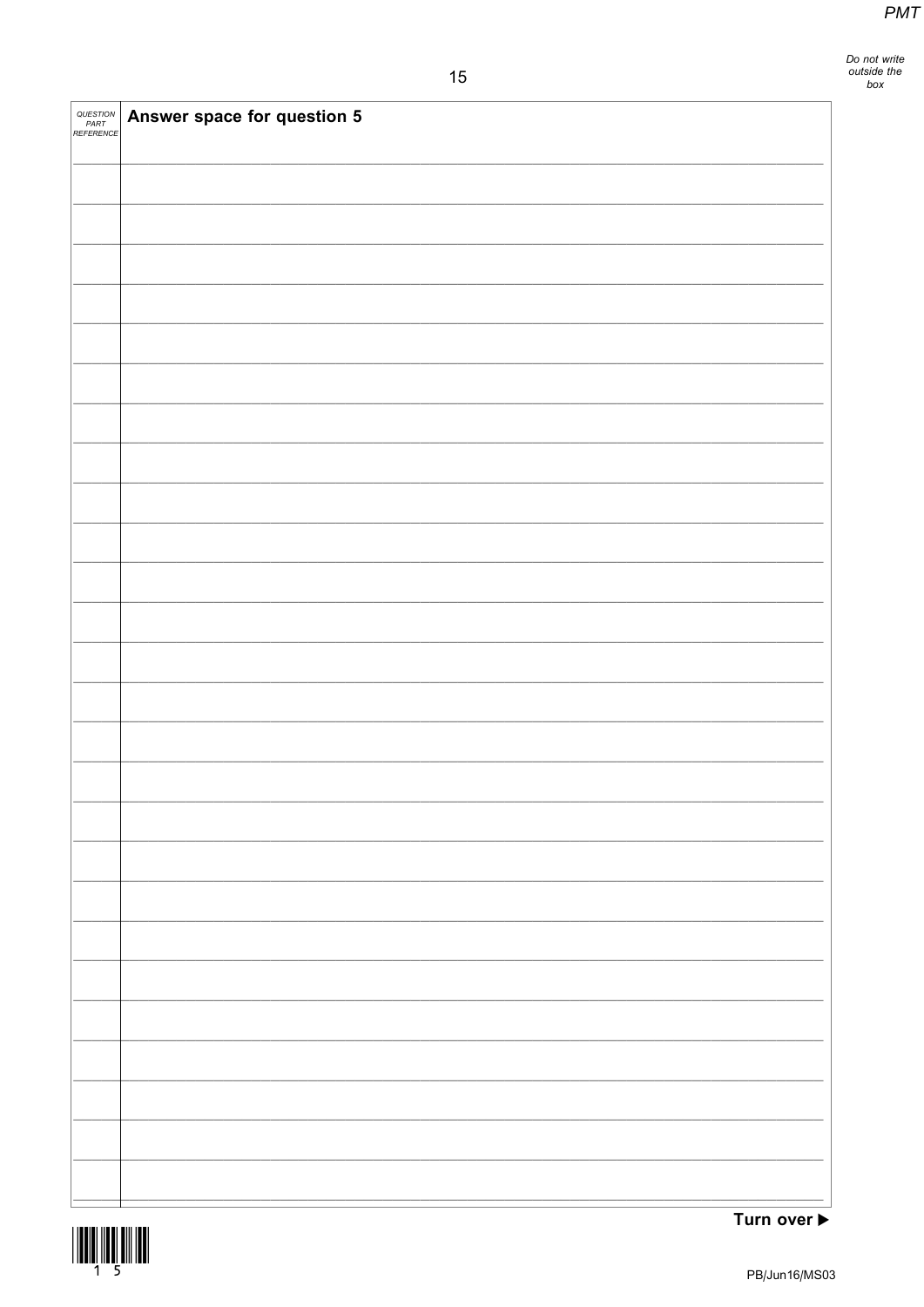Do not write outside the box

| 6(a)      |      | The discrete random variable $X$ has probability distribution given by                                                                                               |
|-----------|------|----------------------------------------------------------------------------------------------------------------------------------------------------------------------|
|           |      | $P(X = x) = \begin{cases} \frac{e^{-x}\lambda^x}{x!} & x = 0, 1, 2,  \\ 0 & \text{otherwise} \end{cases}$                                                            |
|           |      | Show that $E(X) = \lambda$ and that $Var(X) = \lambda$ .<br>[7 marks]                                                                                                |
| (b)       |      | In light-weight chain, faults occur randomly and independently, and at a constant<br>average rate of $0.075$ per metre.                                              |
|           | (i)  | Calculate the probability that there are no faults in a 10-metre length of this chain.<br>[2 marks]                                                                  |
|           | (ii) | Use a distributional approximation to estimate the probability that, in a 500-metre reel<br>of light-weight chain, there are:                                        |
|           |      | (A) fewer than 30 faults;                                                                                                                                            |
|           |      | <b>(B)</b> at least 35 faults but at most 45 faults.<br>[7 marks]                                                                                                    |
| (c)       |      | As part of an investigation into the quality of a new design of medium-weight chain, a<br>sample of fifty 10-metre lengths was selected.                             |
|           |      | Subsequent analysis revealed a total of 49 faults.                                                                                                                   |
|           |      | Assuming that faults occur randomly and independently, and at a constant average<br>rate, construct an approximate 98% confidence interval for the average number of |
|           |      | faults per metre.<br>[6 marks]                                                                                                                                       |
| REFERENCE |      | <b>QUESTION</b> Answer space for question 6                                                                                                                          |
|           |      |                                                                                                                                                                      |
|           |      |                                                                                                                                                                      |
|           |      |                                                                                                                                                                      |
|           |      |                                                                                                                                                                      |
|           |      |                                                                                                                                                                      |
|           |      |                                                                                                                                                                      |
|           |      |                                                                                                                                                                      |
|           |      |                                                                                                                                                                      |
|           |      |                                                                                                                                                                      |
|           |      |                                                                                                                                                                      |

 $\_$  ,  $\_$  ,  $\_$  ,  $\_$  ,  $\_$  ,  $\_$  ,  $\_$  ,  $\_$  ,  $\_$  ,  $\_$  ,  $\_$  ,  $\_$  ,  $\_$  ,  $\_$  ,  $\_$  ,  $\_$  ,  $\_$  ,  $\_$  ,  $\_$  ,  $\_$  ,  $\_$  ,  $\_$  ,  $\_$  ,  $\_$  ,  $\_$  ,  $\_$  ,  $\_$  ,  $\_$  ,  $\_$  ,  $\_$  ,  $\_$  ,  $\_$  ,  $\_$  ,  $\_$  ,  $\_$  ,  $\_$  ,  $\_$  ,

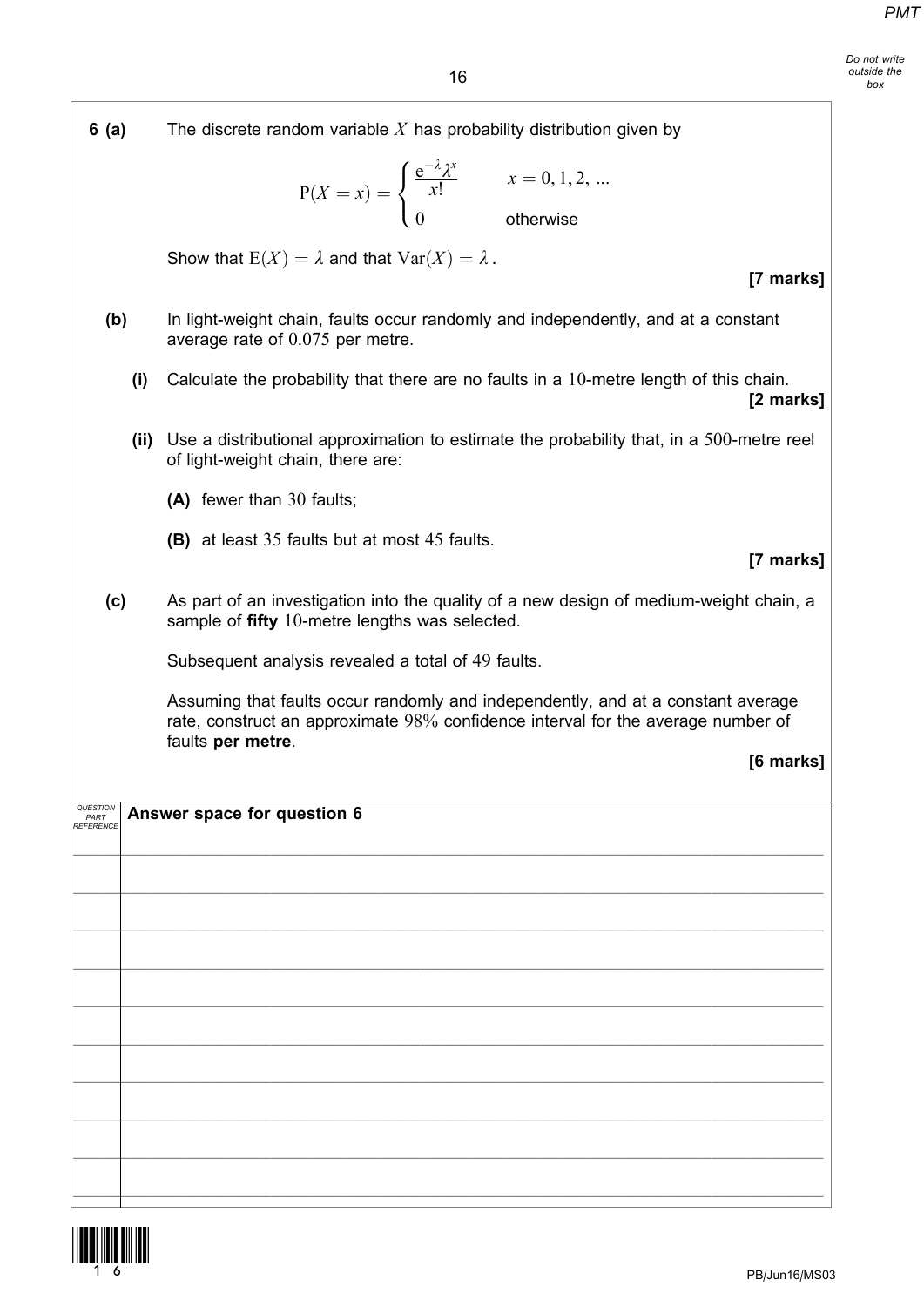Do not write<br>outside the<br>box

| <i>QUESTION<br/>PART<br/>REFERENCE</i> | Answer space for question 6 |
|----------------------------------------|-----------------------------|
|                                        |                             |
|                                        |                             |
|                                        |                             |
|                                        |                             |
|                                        |                             |
|                                        |                             |
|                                        |                             |
|                                        |                             |
|                                        |                             |
|                                        |                             |
|                                        |                             |
|                                        |                             |
|                                        |                             |
|                                        |                             |
|                                        |                             |
|                                        |                             |
|                                        |                             |
|                                        |                             |
|                                        |                             |
|                                        |                             |
|                                        |                             |
|                                        |                             |

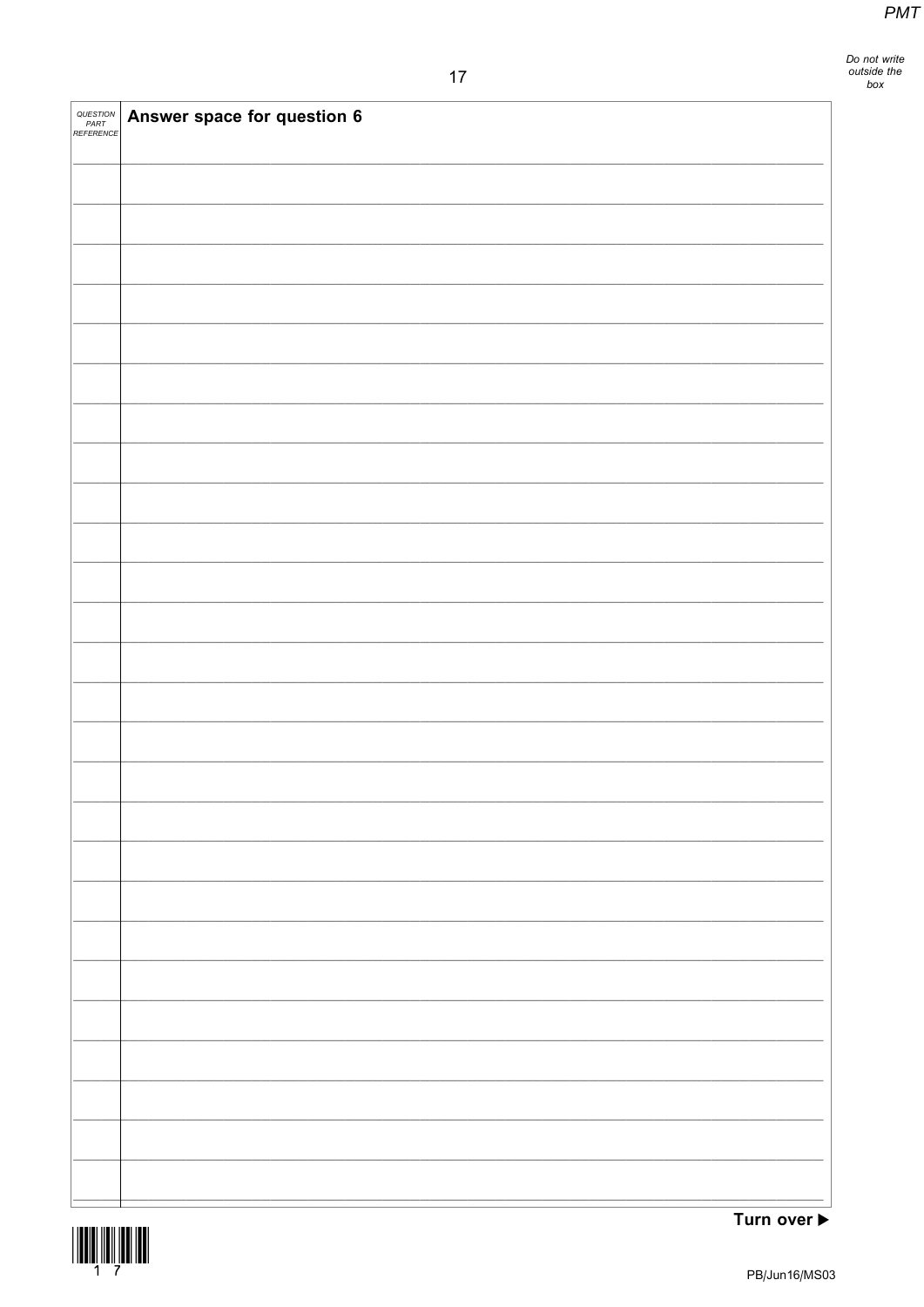| QUESTION<br>PART<br>REFERENCE | Answer space for question 6 |
|-------------------------------|-----------------------------|
|                               |                             |
|                               |                             |
|                               |                             |
|                               |                             |
|                               |                             |
|                               |                             |
|                               |                             |
|                               |                             |
|                               |                             |
|                               |                             |
|                               |                             |
|                               |                             |
|                               |                             |
|                               |                             |
|                               |                             |
|                               |                             |
|                               |                             |
|                               |                             |
|                               |                             |
|                               |                             |
|                               |                             |
|                               |                             |

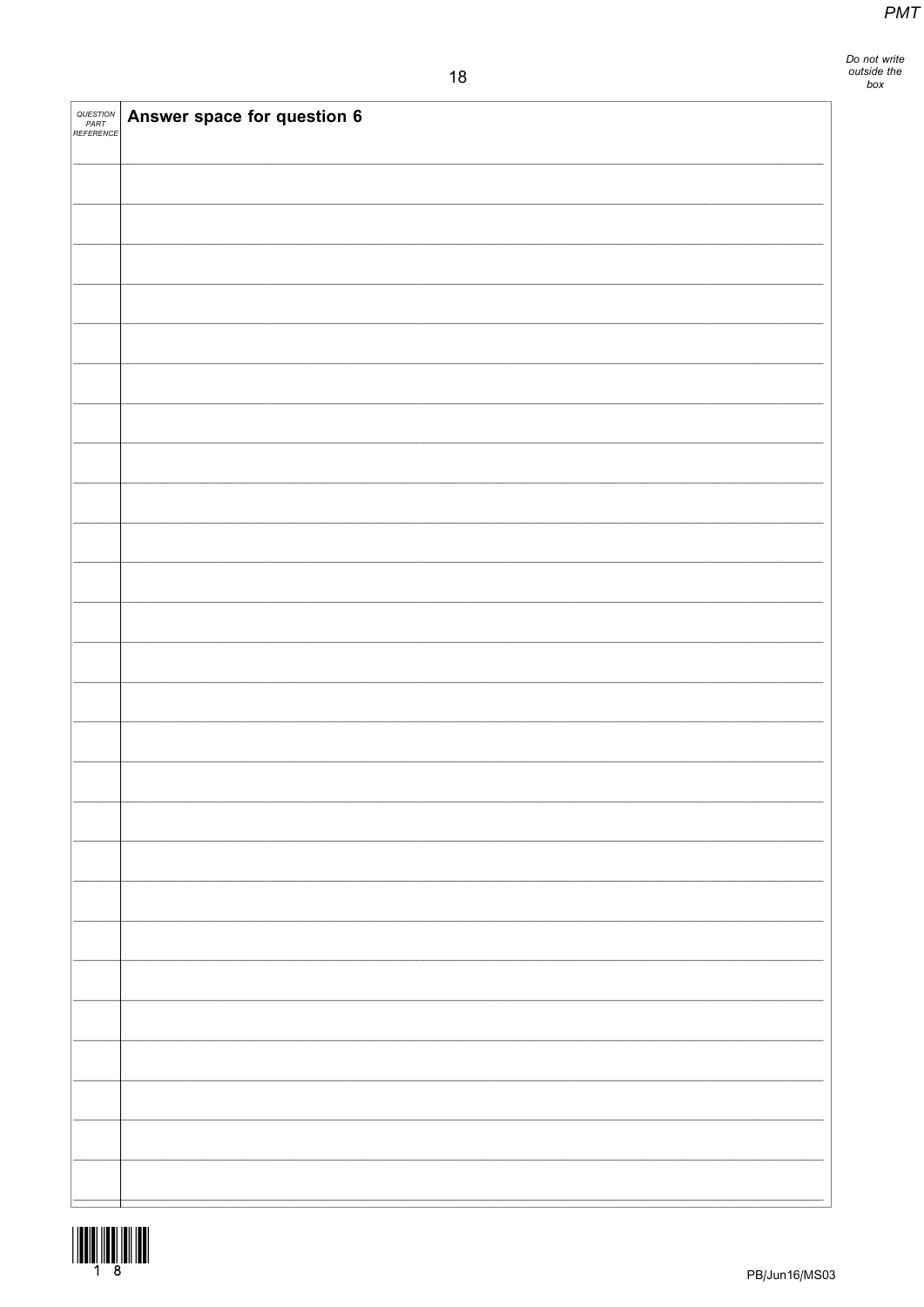| QUESTION<br>PART<br>REFERENCE | Answer space for question 6 |  |
|-------------------------------|-----------------------------|--|
|                               |                             |  |
|                               |                             |  |
|                               |                             |  |
|                               |                             |  |
|                               |                             |  |
|                               |                             |  |
|                               |                             |  |
|                               |                             |  |
|                               |                             |  |
|                               |                             |  |
|                               |                             |  |
|                               |                             |  |
|                               |                             |  |
|                               |                             |  |
|                               |                             |  |
|                               |                             |  |
|                               |                             |  |
|                               |                             |  |
|                               |                             |  |
|                               |                             |  |
|                               |                             |  |
|                               |                             |  |
|                               |                             |  |
|                               |                             |  |
|                               |                             |  |
|                               |                             |  |
| <b>END OF QUESTIONS</b>       |                             |  |